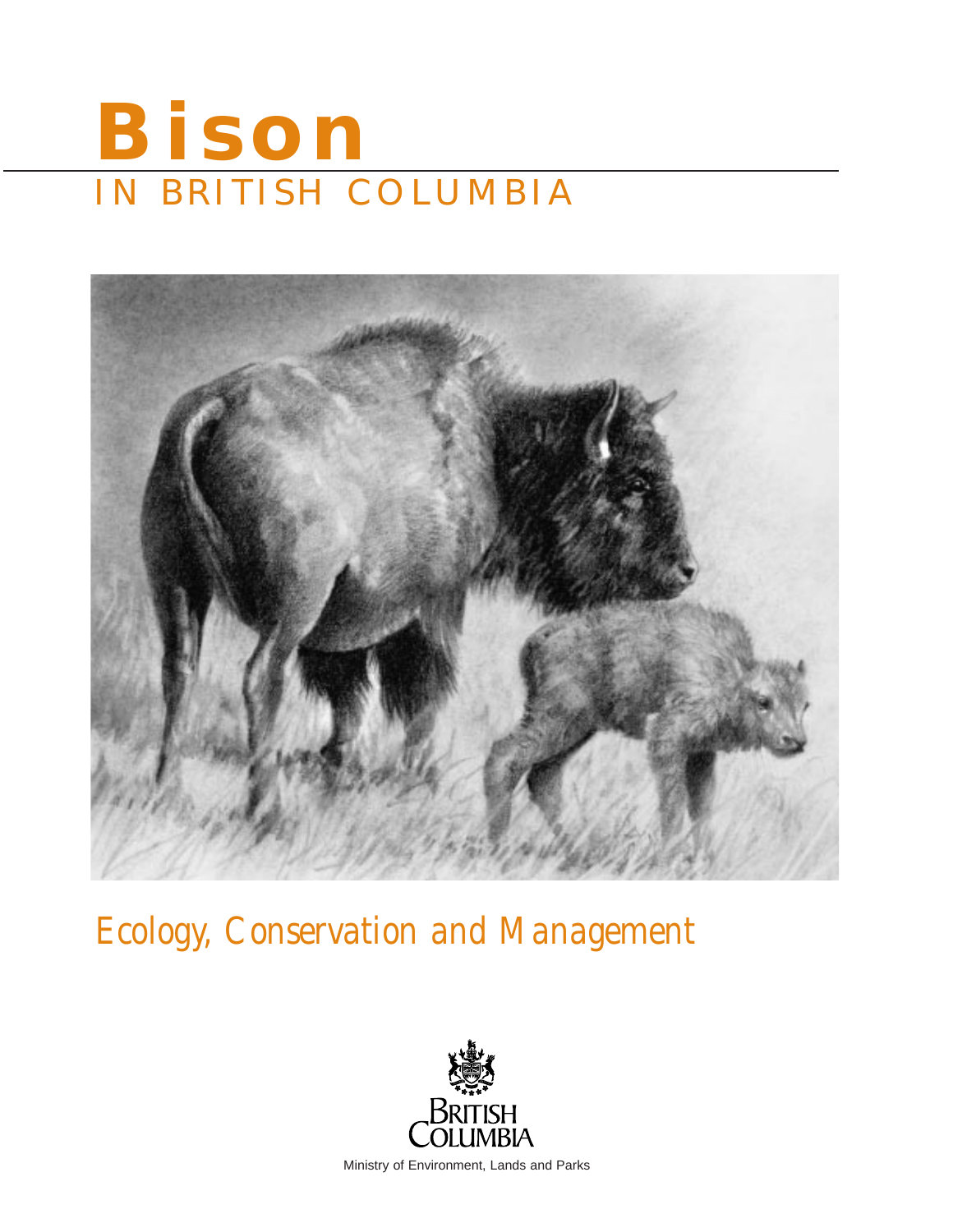*Often referred to as buffalo, a term more properly confined to the African and Asian water buffalo, this is British Columbia's biggest land animal, and one of its rarest.*

. . . . . . . . . . . . . . . . . . . . . . . . . . . . . . . . . . . . . . . . . .



*The massive build*

*and heavy coat* 

*of the Bison's* 

*forequarters* 

*make its slim*

*hindquarters seem*

*out of proportion.*

## **INTRODUCTION**

The story of the North American Bison *(Bison bison)* is mysterious and tragic. Once, large herds supported

## **TAXONOMY**

**Order** Artiodactyla (Even-toed ungulates)

## **Family**

Bovidae (Bison, Mountain Goat, Bighorn and Thinhorn Sheep)

**Genus** *Bison*

**Species** *bison*

#### **Subspecies**

*athabascae* (Wood Bison) *bison* (Plains Bison)

the native people of the plains and nourished the first explorers and settlers. But by 1875, millions of Bison had diminished to a few hundred, mostly in captivity. Often wrongly called buffalo, the Bison is British Columbia's largest land animal, and one of the rarest. Although the total number of Bison in North America has increased and the species is not at risk today, there are few wild herds left, and we know almost nothing about the wild Bison that originally roamed the great plains.

The Bison is easy to recognize by its large size, massive forequarters, shoulder hump, large woolly bearded head, short black horns, and moderately long tail with a tassel of dark hair. Long, shaggy, chocolate-

brown hair covers the head, shoulders, and front legs, but the coppery-brown coat on the hindquarters is short. The massive build and heavy coat of the Bison's forequarters make its slim hindquarters seem out of proportion. When bulls reach adult size at about six years, they stand 1.8 m at the shoulder and weigh about 550 to 900 kg. Adult females average about 320 to 545 kg. Bulls have thicker horns than cows, with tips that curve inward

more. Bulls also have a more prominent hump and bushier hair on the forehead, chin, and neck. Wood Bison are slightly larger and darker than Plains Bison. They have relatively shorter hair on their neck mane and leg chaps and a more pronounced shoulder hump than Plains Bison.

> The Bison's unusual body shape is at least partly an adaptation to the need to forage through snow, which is a constant feature of their great plains and boreal forest environment in winter. They have spines on their upper vertebrae up to 50 cm long in adult bulls. These spines support large muscles that Bison use to swing their neck and head from side to side and clear snow away from their food. Although Bison feed almost entirely on grasses and sedges that easily get covered by snow, they can exist in areas where snow cover is too deep for most other hoofed mammals (ungulates).

## **EVOLUTION AND APPEARANCE**

Bison originated in Asia and spread into North America via the Bering land bridge at least 300,000

years ago, during the middle of the Pleistocene ice age. Bison have survived at least the last two major glaciations in North America. The primitive form, known as the Steppe Bison, gave rise to several species, at least one of which had much longer horns than today's Bison and was present on the Canadian prairies as recently as 9000 years ago. One lineage gave rise to the present-day species, which emerged about the time of the latest glaciation (15,000 to 20,000 years ago) and then evolved into two races or subspecies, the Wood Bison *(Bison bison athabascae)* and the Plains Bison *(Bison bison bison)*.



*David F. Fraser*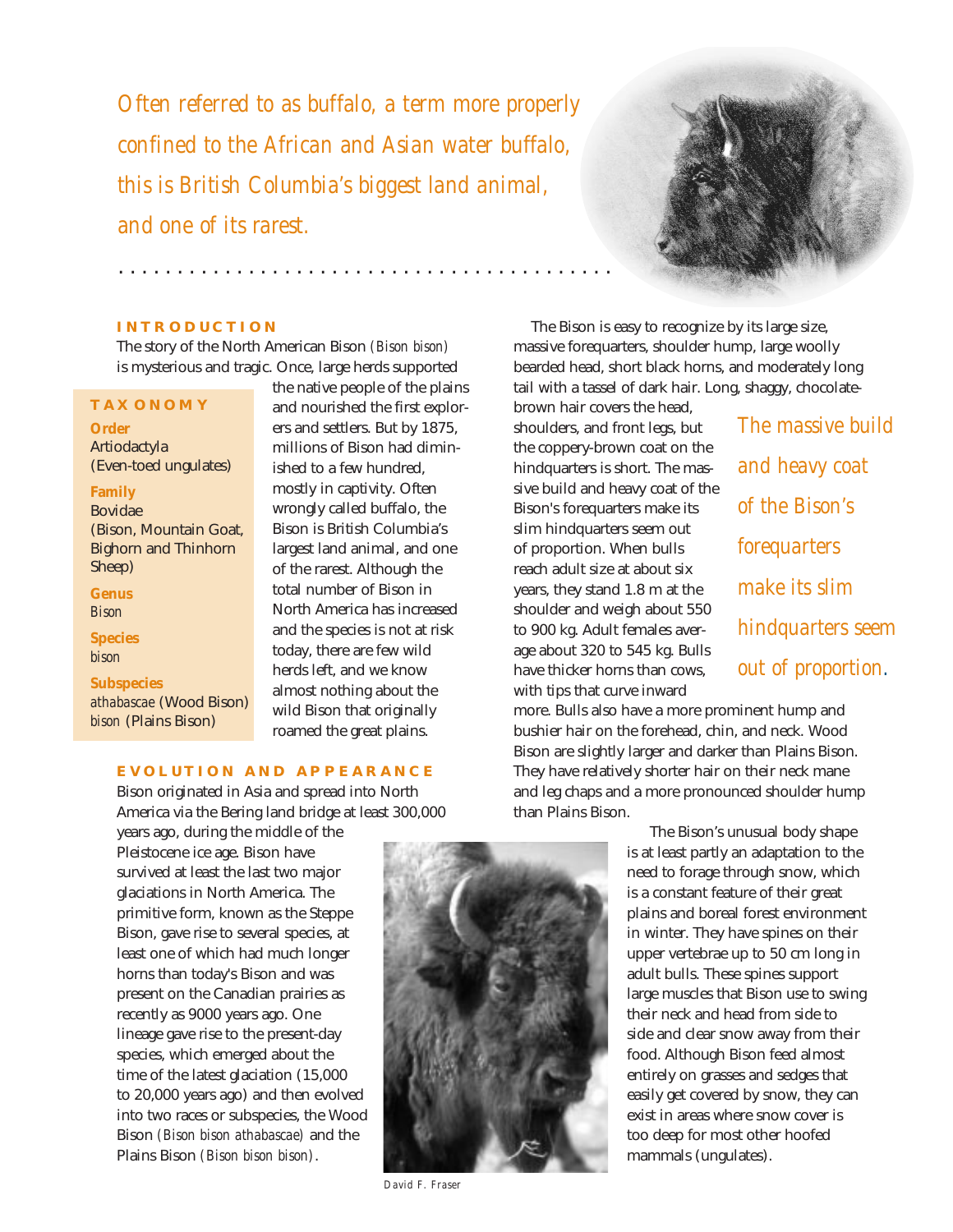## **DISTRIBUTION AND ABUNDANCE**

When European explorers arrived in North America, the Bison's range extended from the Peace River region of British Columbia and the Great Slave Lake area in the Northwest Territories all the way down to northern Mexico. In Canada they ranged eastward to Manitoba and in the United States, almost to the Atlantic coast. The Rocky Mountains marked their approximate western limit. Wood Bison occupied the boreal forest region of northeast British Columbia, northern Alberta, northwest Saskatchewan, and southwest Mackenzie Territory. The Plains Bison occupied the other parts of the Bison range.

Bison once numbered about 30 million in North America, but when settlement moved westward in the United States and Canada, they were relentlessly slaughtered. By 1800, there were no more Bison east of the Mississippi, and by 1875, the prairie herds were reduced to isolated pockets. In 1893, there were



only 20 free-ranging Bison left in Yellowstone National Park and about 300 in the Wood Buffalo National Park area of northern Alberta and southern Mackenzie Territory. Since that time, numbers have increased due to the protection of wild herds, the reintroduction of Bison into former habitats, and the establishment of fenced-in herds in parks and private ranches. The total North American Bison population now exceeds 75,000. Historically, Wood and Plains bison occupied different habitats and different geographic ranges. Along the southern edge of historic Wood Bison range (for example, the Peace River area of British Columbia) their winter ranges may have



There is no way of estimating the historic abundance of Wood Bison in British Columbia. The entire Canadian population probably numbered about 168,000 in the early 1800s. The population declined in the latter part of the 1800s and early 1900s, and the last confirmed naturally occurring Wood Bison was shot near Fort St. John in 1906. In the 1970s, about 50 imported Plains Bison escaped to the wild in the Pink Mountain area, and that population has grown to over 1000 head. Wood Bison have become established in northeast British Columbia as a result

of reintroductions and reintroduced animals from Mackenzie Territory and Alberta moving into the province. In 1999, there were about 80 to 100 Wood Bison in three herds in British Columbia; an additional 100 Bison occupy the Hay-Zama area in British Columbia and Alberta.

## **LIFE HISTORY**

Throughout much of the year, Bison form herds composed primarily of adult females, subadults of both sexes, and the year's new calves, but the size

and composition of the groups change often. Mature bulls usually associate in smaller bachelor groups. Lone bulls are also relatively common.

Groups of cows and bulls mix during the rutting (breeding) period, which in northern areas may extend from July to September. At this time the dark, woolly display hair of the head and beard of adult bulls reaches its greatest development, and the bulls fight more often. Most of these interactions between bulls involve stylized threat displays and submission signals, but occasionally the fights end in injury or death. These events determine the bull's status, and the ones with the highest status do most of the breeding. Bulls also do more wallowing and tree-horning during the rut. The distinctive roar or bellow of rutting Bison may carry nearly 5 km. Bison are promiscuous, but they breed in one-to-one relationships called a tending bond.

Like other large-sized mammals, Bison have a lengthy gestation period of about nine months. A single reddish-tan calf, weighing 15 to 25 kg, is usually born between mid-April and early June. Bison calves are precocious and can stand within about 10 minutes of birth and nurse within 30 minutes. At first the cows have a close relationship

*Bison were probably never abundant in British Columbia because of their limited distribution range in the northeast corner of the province.*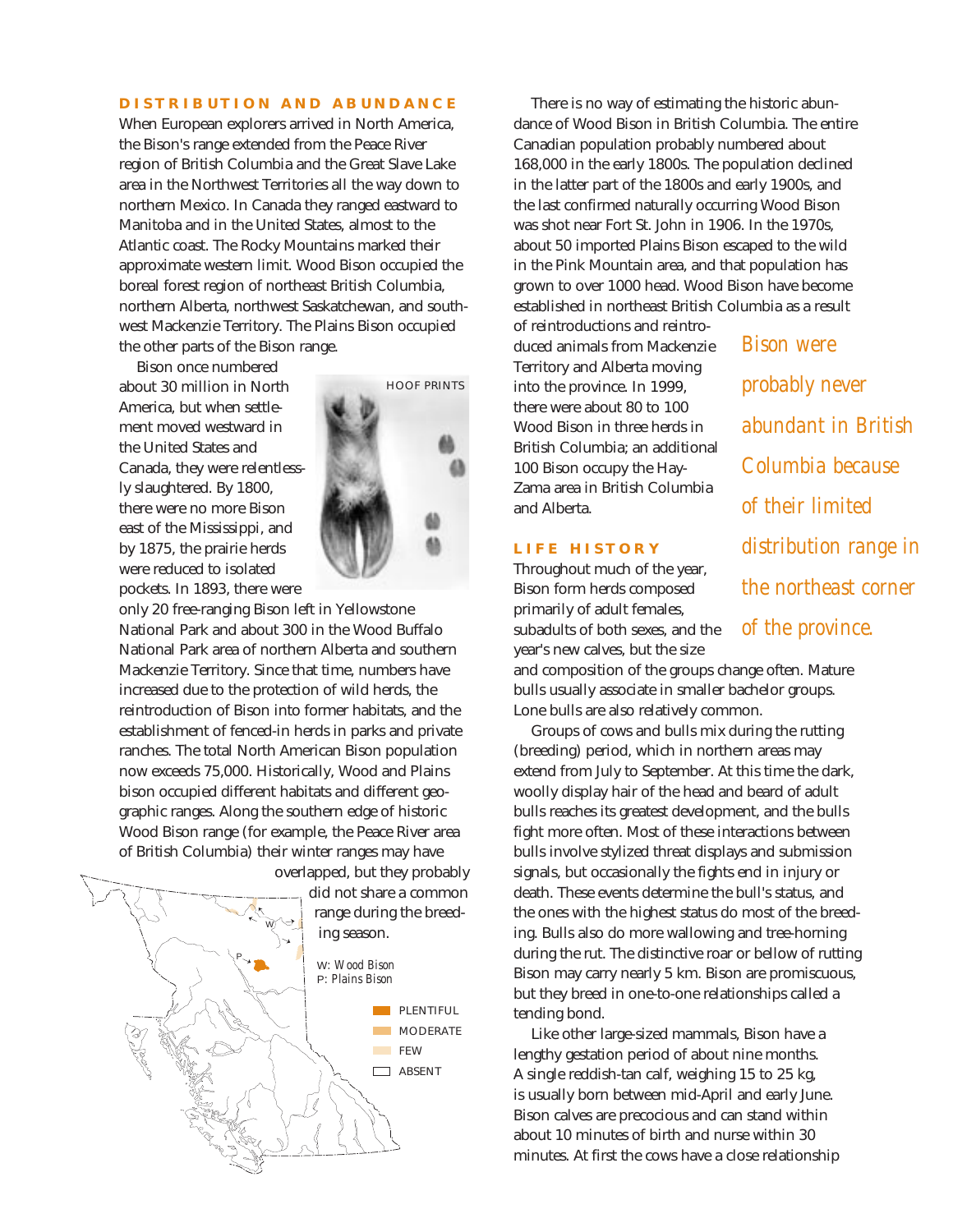*Bison calves are very precocious, standing within about ten minutes of birth, and nursing within thirty minutes.*

with their calves and often keep other Bison away from the newborns, but after two or three weeks, the calves cluster together in small groups. Although calves may nibble on grasses a few weeks after birth, they nurse for at least seven to eight months. The reddish birth-coat begins to darken to brownish black at about two months. Calves grow rapidly and weigh 135 to 180 kg by the time they are eight to nine months old.

A few well-nourished Bison cows may breed as yearlings, but Bison are not usually sexually mature until three to five years of age, and dominant Bison six years old or older do most of the breeding. In the wild, cows rarely produce a calf every year, and productivity rates for females two years and older are typically 50 to 60 percent.

Bison have been reported to live as long as 30 years in captivity, but in the wild very few survive more than 20 years. In northern areas, Wood Bison may starve in severe winters with deep snow or become more vulnerable to attacks by wolves. Large numbers of Bison can drown when a herd crosses a river on thin ice. Severe spring storms sometimes cause heavy calf losses. Diseases such as anthrax, brucellosis, and tuberculosis cause losses in Wood Bison in and around Wood Buffalo National Park. Anthrax causes outbreaks of mortality, usually in mature bulls, whereas brucellosis and tuberculosis are chronic diseases that reduce production, cause debilitation, and make the affected animals vulnerable to attack by predators. Animals in freeranging herds in or near British Columbia are supposedly free of these infectious diseases. The size of a disease-free herd can grow rapidly if good quality forage is abundant. For example, 18 Wood Bison introduced



on the northwest side of Great Slave Lake in Mackenzie Territory increased to 300 head between 1963 and 1975.

Bison have an acute sense of smell, and this appears to be important in helping them to detect danger. Bison also

have excellent hearing and eyesight. They can distinguish large objects like a horse and rider at about 1 km, and moving objects at nearly 2 km.

#### **ECOLOGICAL RELATIONSHIPS**

Bison change location in response to seasonal changes in weather and food sources. In times past, wild herds of Plains Bison migrated long distances. In mountainous Yellowstone Park, Wyoming, resident Bison move between winter ranges in the valley bottoms and summer habitats at higher levels. In the boreal forest, these seasonal migrations are relatively short. They average about 16 km, but wandering mature bulls may travel 100 km or more. Tagging studies show that Wood Bison return to the same

winter calving and breeding sites each year.

None of the hoofed mammals in British Columbia is more specialized for grazing than the Bison. In boreal areas, grasses and grasslike plants (graminoids) comprise over 85 percent of the Wood Bison diet in all seasons, and herbs that grow with the grasses make up much of the remaining 15 percent. Bison eat some shrubs, but primarily in summer, when

*Of the species of hoofed mammals in British Columbia, none is more specialized for grazing than the Bison.*

about 8 percent of their diet consists of willow leaves.

In the north, where the snow can last for seven months and reach 1 m in depth, grazing animals need certain adaptations. The Wood Bison is eminently adapted to its niche as a boreal grazer. In northeast British Columbia, that niche is largely vacant. The Bison's chest height and the weight load on their feet make them poorly adapted to snow, but they can survive where few other ungulates can. The Bison's wintering adaptations include the unique headswinging action it uses to clear away deep snow, its use of well-beaten trails between feeding areas, and its choice of productive meadows as winter grazing sites.

In the Slave River lowlands, Northwest Territories, wet meadows dominated by slough sedge and reedgrass (the Bison's main food) produce 4400 kg of dried forage per hectare. In summer, Wood Bison use willow savanna and large open prairies for calving and post-calving activities. They often use forest stands to travel between meadows, and they use wooded areas for shade in summer and shelter in winter storms. However, they do little foraging in the forest. They often choose sandy ridges for wallowing.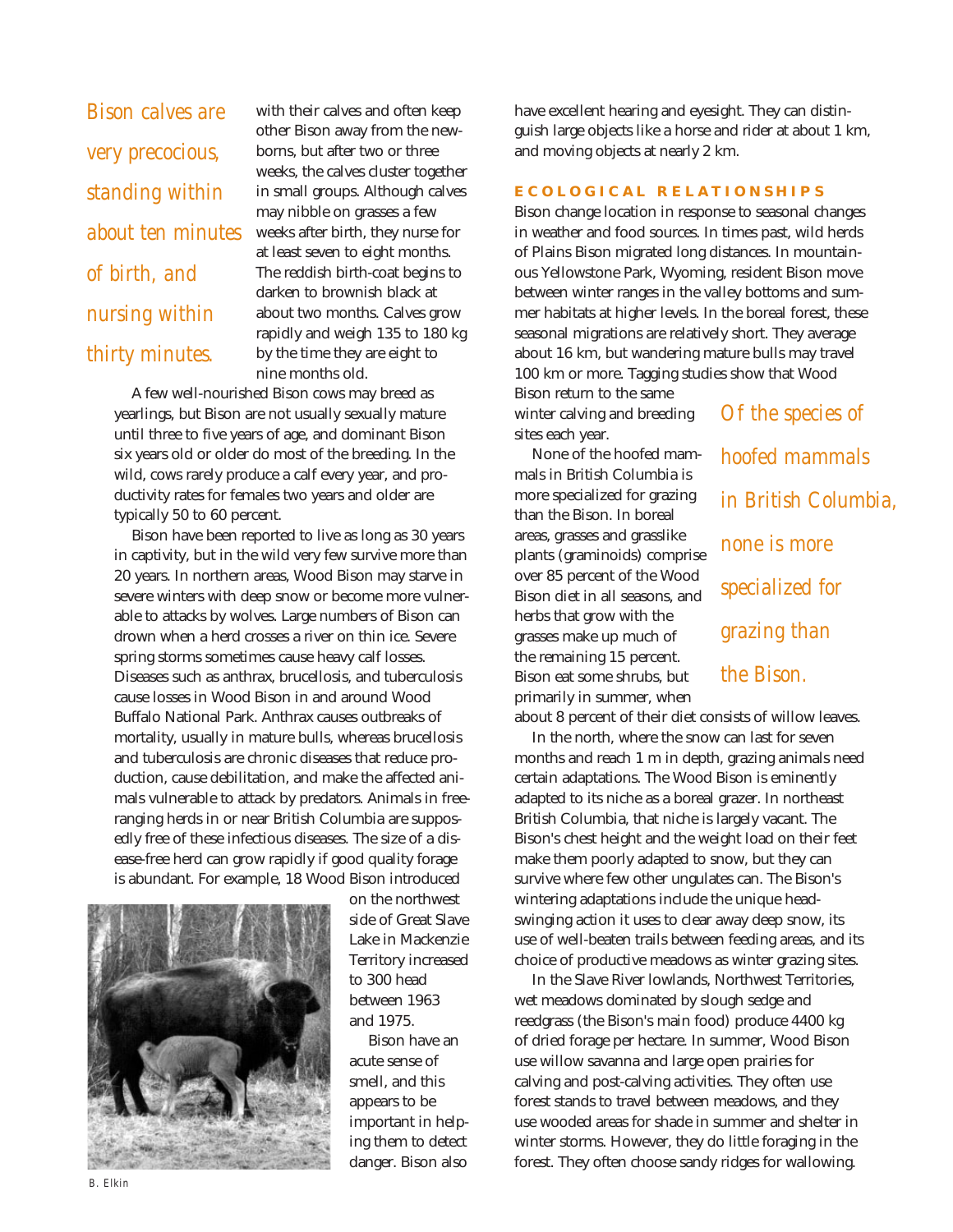Wolves are the main predators of northern Bison, but bears and wolves both may prey on Bison calves. Bison are the major food of wolf packs in Wood Buffalo National Park, Alberta, and in the Slave River lowlands and Mackenzie Bison Sanctuary, Northwest Territories. In one study, wolves were responsible for about 30 percent of Bison deaths, but wolves are usually not the only reason for declines in Bison populations.

## **VALUES AND USES**

The Bison was by far the most important natural product in the economy of the plains indians, who used virtually all parts of the animal for myriad purposes. First Nations people in boreal regions also hunted Wood Bison, and early explorers, fur traders, and settlers, particularly on the plains, depended heavily on Bison for survival.

Today, Bison herds are small and largely fencedin, but they still have a variety of values. Bison ranching has become a profitable enterprise in the United States and Canada, including British Columbia. Confined herds in various national, state, and provincial parks and reserves also provide opportunities for public viewing and research. Ranchers buy surplus animals from captive herds and use them for restocking vacant ranges. Freeranging herds, particularly those made up of pure Plains or Wood Bison stock, have an immense value for restocking Bison ranges and maintaining the wild genotype of Bison under natural selective pressures.

It is not easy to view Bison in British Columbia. However, with luck, it is possible to observe Plains Bison along the Alaska Highway in the vicinity of Pink Mountain. In Alberta, several national parks

*Re-establishment of viable Wood Bison populations in northeast British Columbia to society that go far beyond dollars and cents.*

have confined herds on view in relatively natural surroundings. Limited entry sport hunting for Plains Bison is available near Pink Mountain in the upper Halfway and Sikanni Chief River watersheds. This program produces license revenue to support management programs, plus meat for successful hunters.

For many people, the value will generate values of Bison today lies primarily in their continued presence in the environment. This special reverence for the Bison stems largely from the mystique that surrounds them, their association with the American frontier,



and the fascinating story they tell about conservation, or the lack of it, on this continent. BULLS INCREASE THEIR WALLOWING ACTIVITY DURING THE BREEDING OR RUTTING PERIOD *C. Gates*

## **CONSERVATION**

The ruthless slaughter of Plains Bison, their decline from many millions to a few hundred, and their eleventh-hour rescue and restoration form a saga of legendary proportions. Though Plains Bison now appear to be secure in numerous parks and reserves, agricultural cultivation and settlement make it virtually impossible to establish free-ranging herds on prairie grasslands today.

Uncontrolled hunting during the fur trade in the late 1800s severely depleted Wood Bison populations. North of the Athabasca River, these populations may have numbered 170,000 in primitive times, but by 1891 only 300 remained. Between 1893 and 1922, when Wood Buffalo National Park was formed to protect their habitat, numbers gradually increased to 1500 to 2000 head, thanks to protection against hunting. Between 1925 and 1928, the Canadian government transferred 6673 Plains Bison from overcrowded ranges at Wainwright, Alberta, into Wood Buffalo National Park. These Plains Bison hybridized with the

smaller population of Wood Bison and introduced brucellosis and tuberculosis to them. As a result, people thought Wood Bison were extinct in the 1940s. However, in 1958 biologists discovered a remote population of pure or nearly pure Wood Bison in the northwest corner of Wood Buffalo Park. In the 1960s,